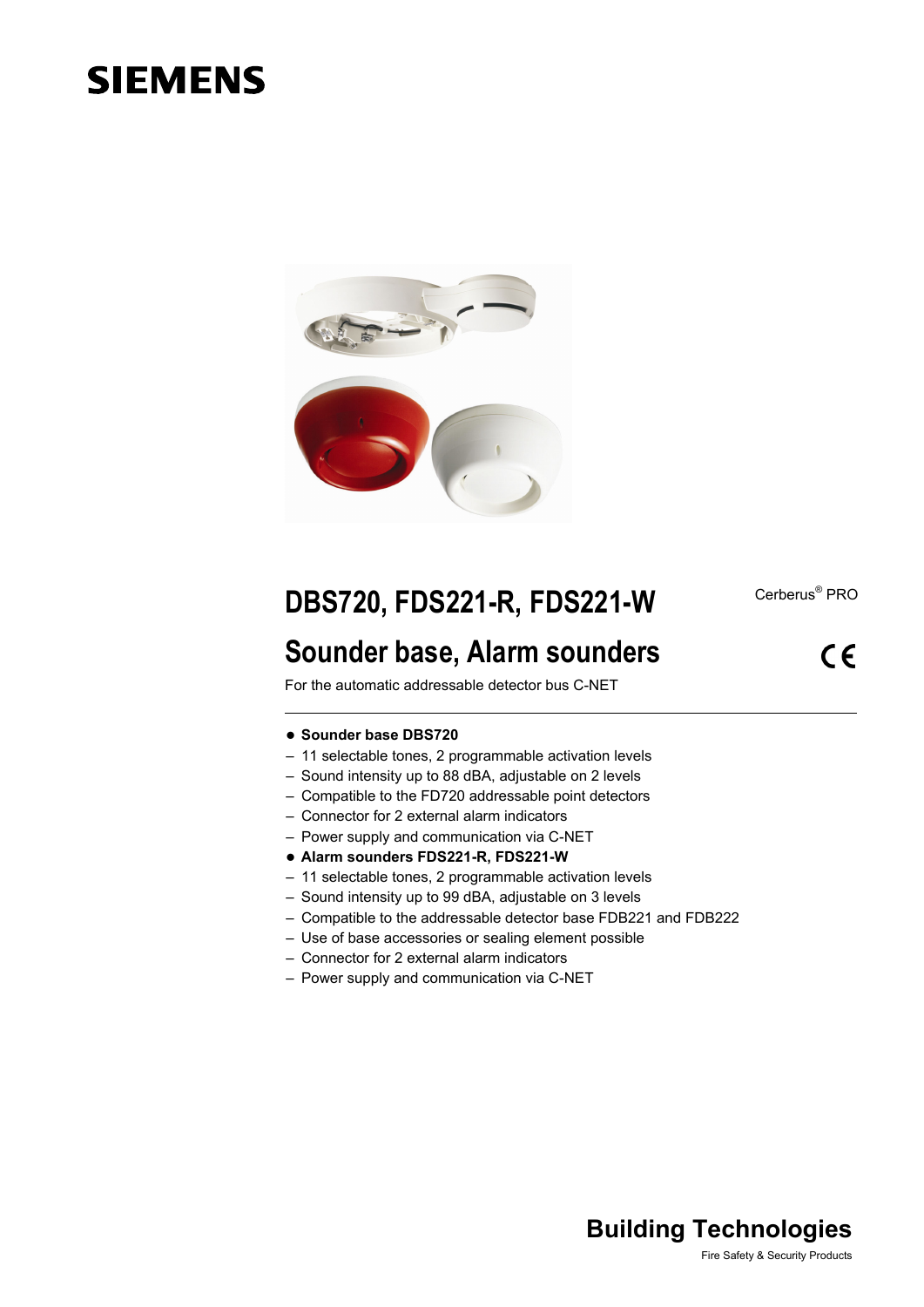#### **Environmental**

- ecologically processing
- recyclable materials
- electronic und synthetic material simply separable
- **Characteristics sounder base DBS720**
- sound intensity and sounds adjustable, sounds are synchronized with all alarm devices
- no auxiliary power supply required; power is supplied via C-NET
- very low operating current
- periodic testing of the acoustic part (not audible)
- monitoring of device status
- space for auxiliary terminals
- **Characteristics alarm sounders FDS221-R, FDS221-W**
- protected electronics, high-quality components
- integrated short-circuit isolator
- sound intensity and sounds adjustable
- addressable base FDB221/222 with screw less connection terminals
- no auxiliary power supply required; power is supplied via C-NET
- very low operating current
- periodic testing of the acoustic part (not audible)
- monitoring of device status

#### **DBS720 Sounder base**



#### **Function**

- The sounder base serves for acoustic alarming in the addressed FS720 fire detection system.
- The base sounder can be allocated freely from the fire control panel to activate as required. It is not dependent upon an alarm signal from its associated detectors.
- compatible with all point detectors of the series Cerberus PRO FD720 (detectors see product data sheet A6V10202198)

#### **Application**

- hotel rooms
- hospital rooms
- nursing homes, living rooms and lounges

#### **Accessories sounder base**



 $\mathcal{D}$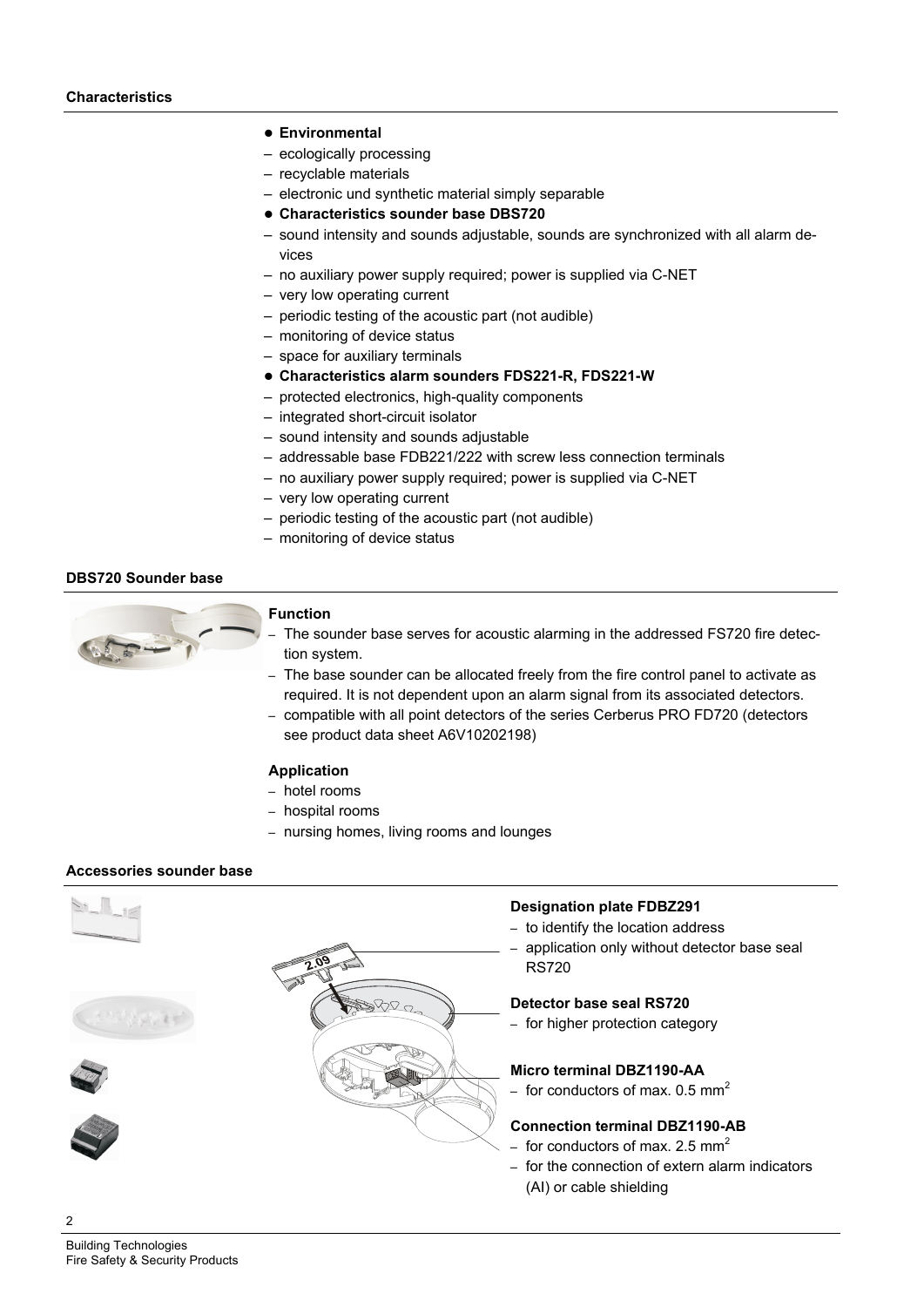#### **Detector locking device LP720**

– to protect the detector against theft

Details see detector product data sheet A6V10202198

#### **FDS221-R, FDS221-W Alarm sounder**

#### FDS221-R



#### **Function FDS221-R, FDS221-W**

- loud alarming in case of fire alarm, clearly recognizable as danger signal
- synchronization of acoustic signals with all other alarm sounder devices FDS229-x
- and sounder bases DBS720 in the same detector line (C-NET)



## FDS221-W **Application**

- along escape routes
- corridors
- staircases

#### **Accessories alarm sounders**

#### FDB221



#### FDB222



#### **Addressable base FDB221 and FDB222**

- FDB221 base with stand-offs and FDB222 base flat with addressable signal processing
- terminals 'orange', wire cross-sectional area from 0.2 to 1.5  $mm<sup>2</sup>$
- for surface supply wiring, cable diameter up to 6 mm otherwise use base attachment FDB291
- FDB222 for recess supply wiring (no stand-offs)



FDB221 base height 22 mm FDB222 base height 17 mm

Mounting slots min. 46 mm to max. 79 mm Loop contact Screw less connecting terminals Opening for cable entry



#### **Sealing element FDBZ295**

- for higher protection category
- Use only with base FDB221 and for recess supply wiring



Height 30 mm Height with inserted alarm sounder beacon 55 mm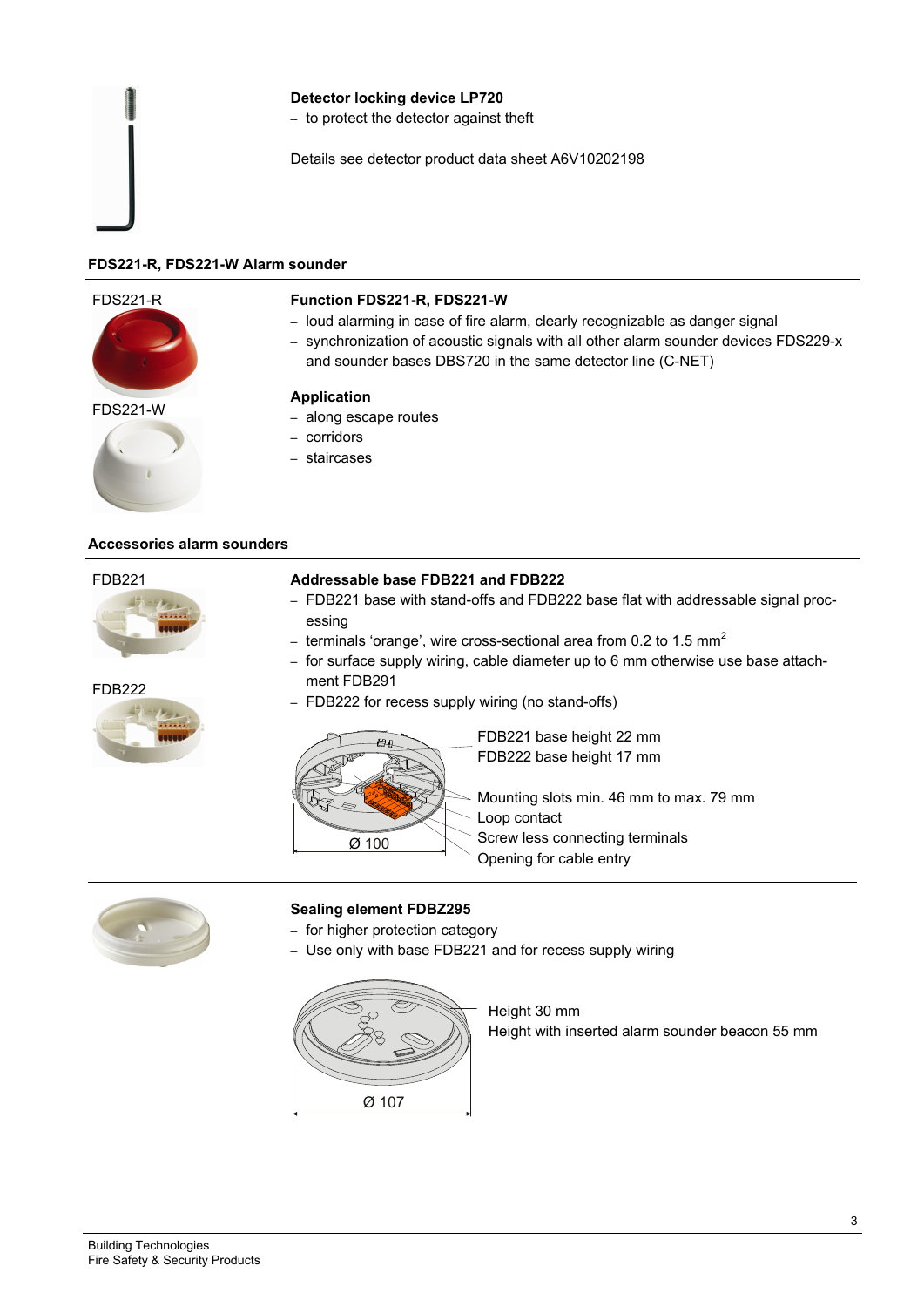

### **Base attachment FDB291**

- for the supply of surface-mounted lines (break-outs)
- detector base fixed with spring-loaded catch



Base height 25 mm Height with inserted alarm sounder 57 mm Opening for cable entry

 $\overline{\otimes}$  Mounting slots min. 46 mm to max. 90 mm

 $\sum_{i=1}^n \frac{1}{i}$ 

#### **Designation plate FDBZ291**

- to identify the location address
- compatible for base FDB221/222 and base attachment FDB291



#### **Micro terminal DBZ1190-AA**

– for conductors of max.  $0.5$  mm<sup>2</sup>

#### **Connection terminal DBZ1190-AB**

- for conductors of max. 2.5 mm<sup>2</sup>
- for the connection of alarm indicators or cable screening



Base FDB221/222 Connection terminals DBZ1190-AA

Micro terminals DBZ1190-AB

#### **Detector locking device FDBZ293**

– to protect the alarm sounder against theft

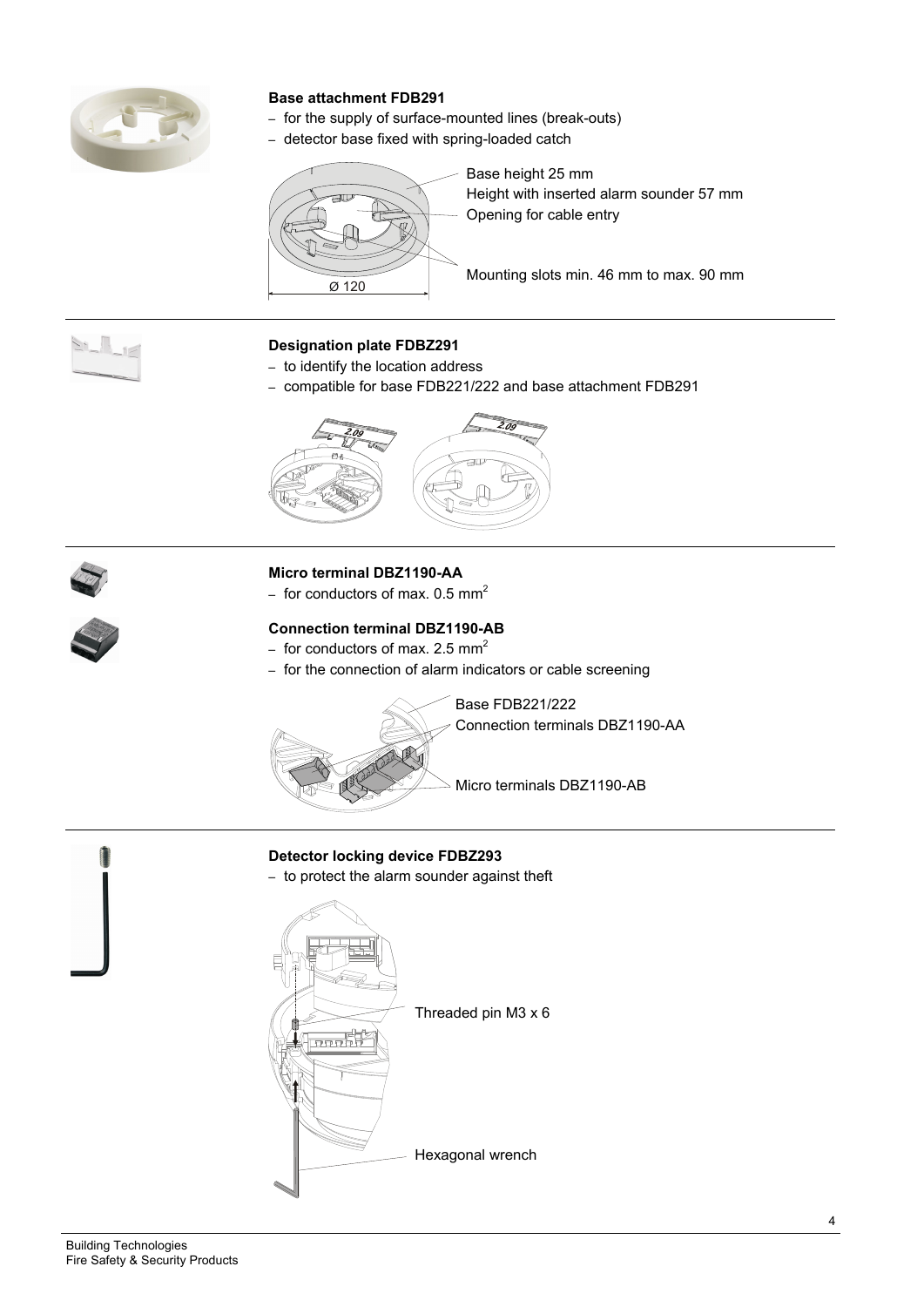

### **Base attachment wet FDB293**

- for higher protection category
- for mounting in humid or wet environments
- detector base fixed with spring-loaded catch



Mounting holes 153,5 mm

Base height 49 mm Height with inserted alarm sounder 84 mm

#### **Screwed cable gland M20 x 1.5**

– for surface cable entry for base attachment humid FDB293





#### **Detector designation plate DBZ1193A**

– compatible with base attachment humid FDB293





#### **Protective cage DBZ1194**

- for the protection of the alarm sounder against damage
- can only be used together with the base attachment humid FDB293



Base height with inserted protective cage 145 mm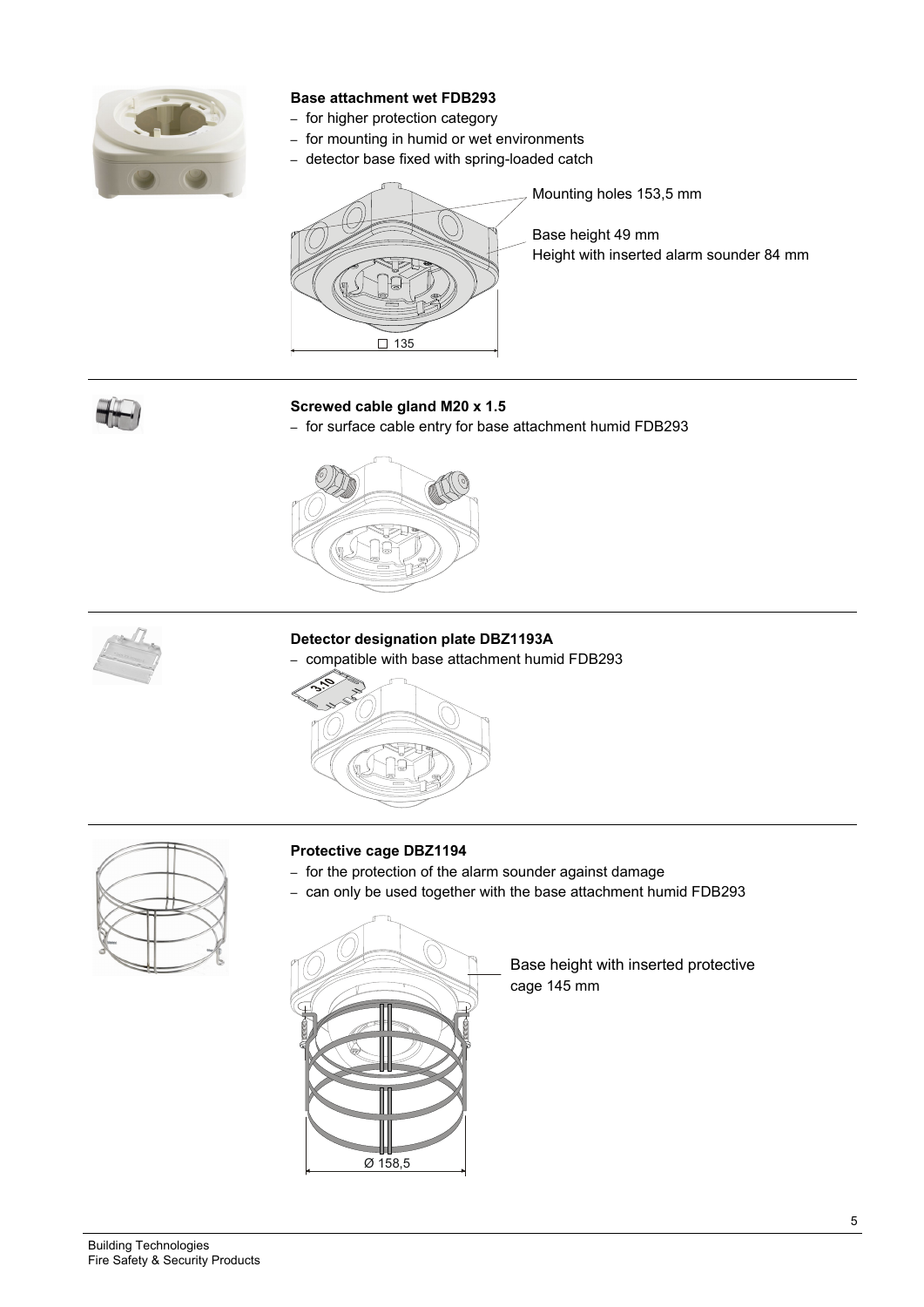- The sounder base DBS720 and the detector compose a single unit, which already has a base and is mounted on ceilings.
- for recess supply wiring
- for surface supply wiring, remove the corresponding breakouts for cable diameter up to max. Ø8 mm
- for higher protection category use detector base seal RS720



#### **Installation alarm sounder FDS221-R, FDS221-W**

- The alarm sounder FDS221-x is inserted directly in the FDB22x base and mounted on walls or on the ceiling.
- for recess supply wiring
- for surface supply wiring, cable diameter up to 6 mm in diameter with base FDB221, otherwise use base attachment FDB291 or use base attachment humid FDB293
- for higher protection category use sealing element FDBZ295 and only with recess supply wiring



FDB221 FDBZ295 or



Base  $\sqrt{2\pi}$   $\sqrt{2\pi}$   $\sqrt{2\pi}$  Sealing element  $FDB222$  FDB221 Base flat  $\left(\begin{array}{ccc} \bullet & \bullet & \bullet \\ \bullet & \bullet & \bullet \end{array}\right)$  Base



Alarm sounder red **Alarm sounder white** Alarm sounder red or white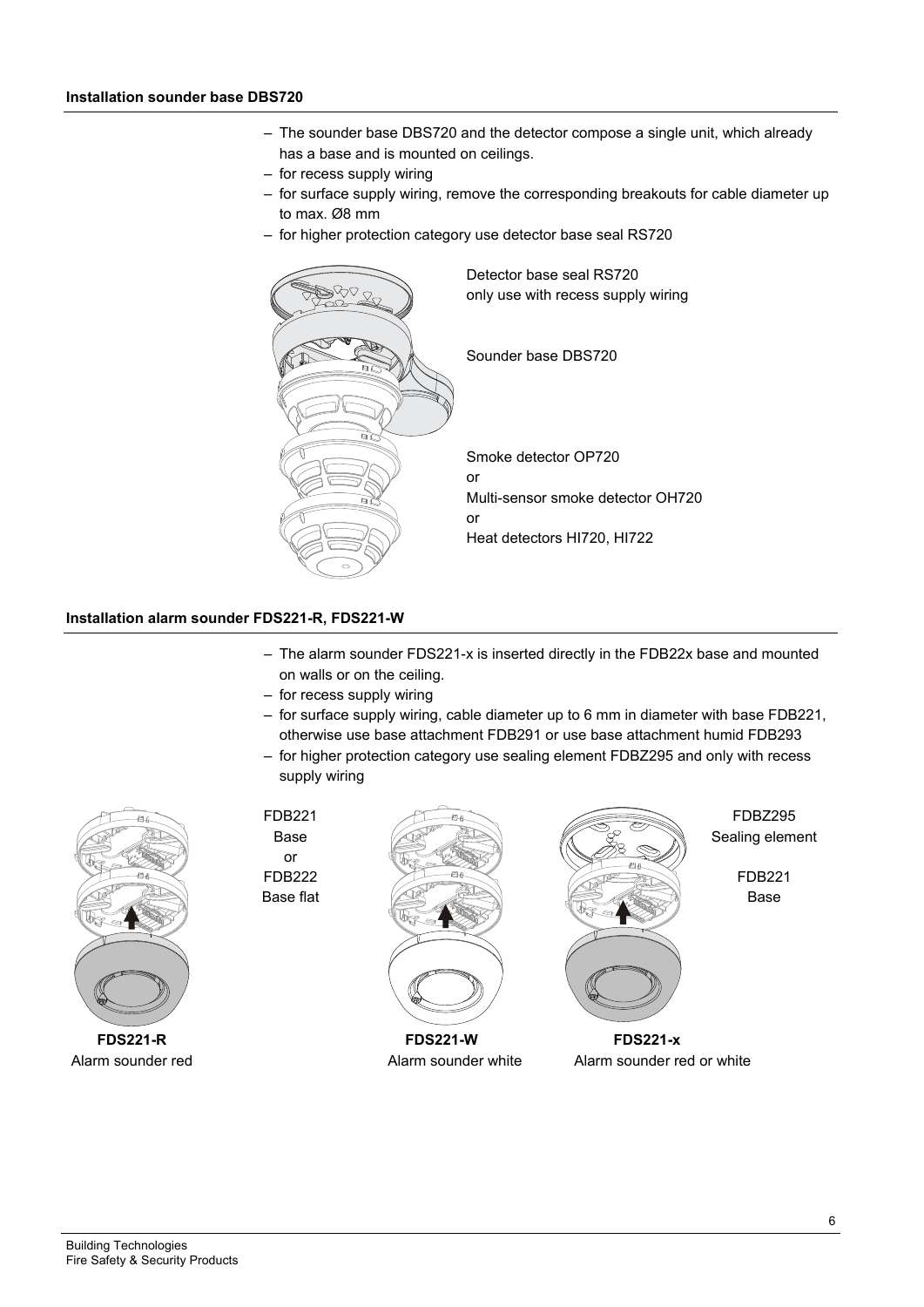

Height with base FDB222 = 47.5 mm Height with base FDB221 and sealing element FDBZ295 = 55 mm



#### **Technical data**

|                                           | FDS221-R / FDS221-W                  | <b>DBS720</b>                |  |  |
|-------------------------------------------|--------------------------------------|------------------------------|--|--|
| Operating voltage                         | 12 33 VDC                            | 12 33 VDC                    |  |  |
| Operating current (quiescent)             | $250 \mu A$                          | 150 µA                       |  |  |
| - Sound activated                         | $3.5 \text{ mA}$                     | $1.2 \text{ mA}$             |  |  |
| Number of sounds                          | 11                                   | 11                           |  |  |
|                                           | 2 activation levels                  | 2 activation levels          |  |  |
|                                           | 3 sound intensities                  | 2 sound intensities          |  |  |
| Sound intensity                           | 80 99 dBA                            | 80 88 dBA                    |  |  |
| Ext. Alarm indicator (AI)                 | 2                                    | $\overline{2}$               |  |  |
| Operating temperature                     | $-25+70$ °C                          | $-25+70$ °C                  |  |  |
|                                           |                                      | (follow data from detectors) |  |  |
| Storage temperature                       | $-30 + 75$ °C                        | $-30+70$ °C                  |  |  |
| Humidity                                  | ≤95 % rel.                           | ≤95 % rel.                   |  |  |
| Communication protocol                    | C-NET                                | C-NET                        |  |  |
| <b>Connection terminals</b>               | according to detector base           | $0.2 1.6$ mm <sup>2</sup>    |  |  |
| Color                                     | red, ~RAL 3000 /                     | white, $\sim$ RAL 9010       |  |  |
|                                           | white, $\sim$ RAL 9010               |                              |  |  |
| Protection category EN60529 / IEC529 with |                                      | <b>IP41</b>                  |  |  |
| - Base FDB221 or FDB222                   | mounting on the wall with cable feed |                              |  |  |
| - Base attachment FDB291                  | from bottom -> IP43, otherwise IP40  |                              |  |  |
| - Base FDB221 and sealing element FDBZ295 | IP44                                 |                              |  |  |
| Base attachment humid FDB293              | IP <sub>54</sub>                     |                              |  |  |
| - Detector base sealing RS720             |                                      | IP42                         |  |  |
| <b>Standards</b>                          | EN54-3, EN54-17                      | EN54-3                       |  |  |
| - Approval VdS / LPCB                     | G204073 / request                    | G209133 / 531g/01            |  |  |
| System compatibility C-NET                | <b>FC720</b>                         |                              |  |  |
| QS standards                              | Siemens Standard SN 36350            |                              |  |  |